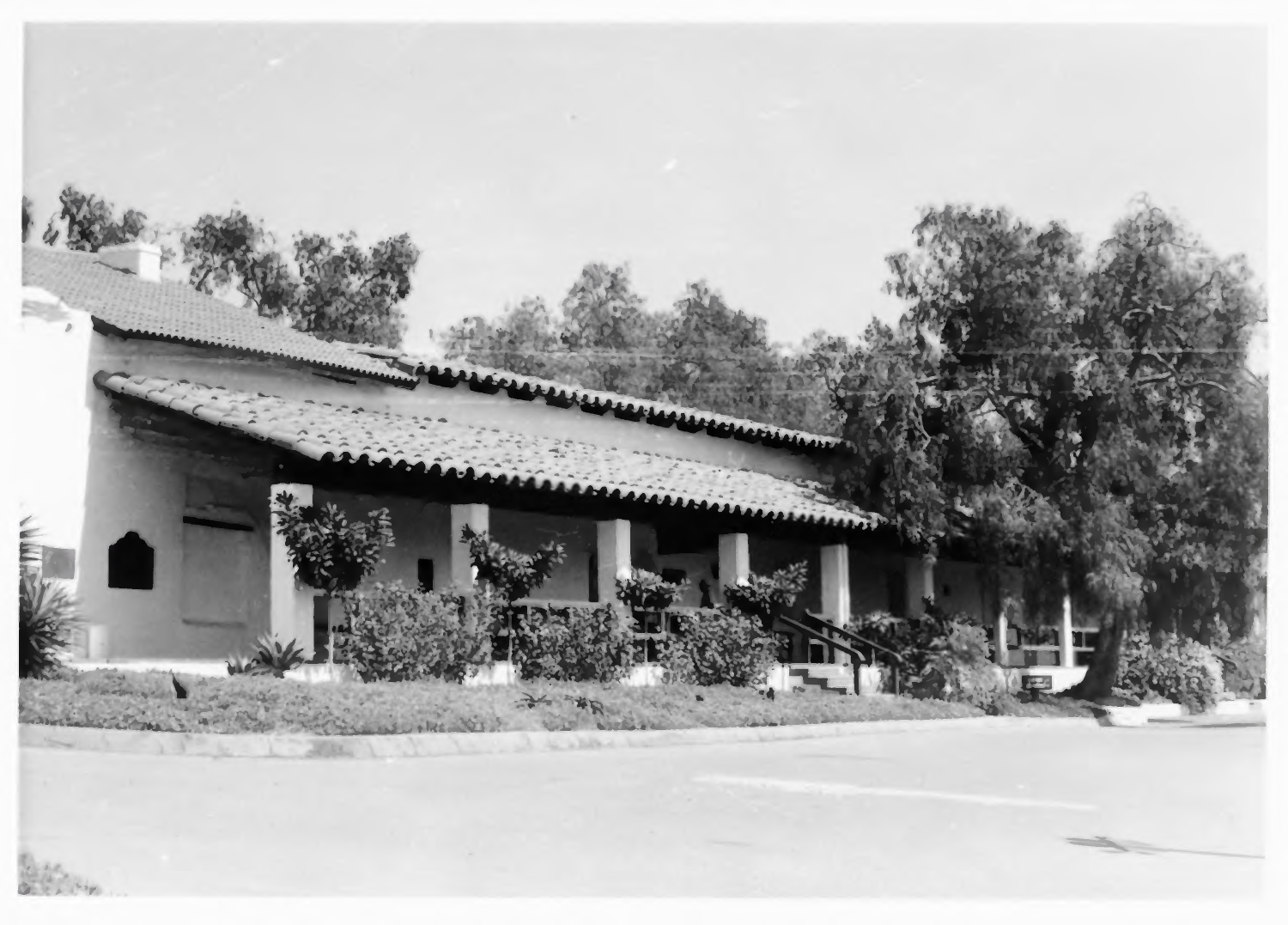Form No 10 301a (Rev 10-741

#### **UNITED STATES DEPARTMENT OF THE INTERIOR NATIONAL PARK SERVICE**

## **NATIONAL REGISTER OF HISTORIC PLACES PROPERTY PHOTOGRAPH FORM**

| <b>FOR NPS USE ONLY</b> |  |   |
|-------------------------|--|---|
| RECEIVED                |  |   |
| May 12                  |  |   |
| <b>DATE ENTERED</b>     |  | þ |

#### SEE INSTRUCTIONS IN **HOW TO COMPLETE NATIONAL REGISTER FORMS \_\_\_\_\_\_\_\_\_\_\_\_\_\_\_\_TYPE ALL** ENTRIES -JENCLOSE WITH **PHOTOGRAPH\_\_\_\_\_**

## NAME

HISTORIC San Diego Mission Church

**AND/OR COMMON**

San Diego Mission Church

# **LOCATION**

| CITY, TOWN   | San Diego                | ____VICINITY OF | <b>COUNTY</b><br>San Diego | <b>STATE</b><br>California   |  |
|--------------|--------------------------|-----------------|----------------------------|------------------------------|--|
|              | <b>REPHOTO REFERENCE</b> |                 |                            |                              |  |
| PHOTO CREDIT | Patricia Heintzelman     |                 |                            | DATE OF PHOTO September 1975 |  |

NEGATIVE FILED AT Historic Sites Survey, N.P.S. Washington, D.C. 20240

# **IDENTIFICATION**

**DESCRIBE VIEW. DIRECTION. ETC. IF DISTRICT. GIVE BUILDING NAME & STREET**

San Diego Mission Church - mission house

**PHOTO NO.**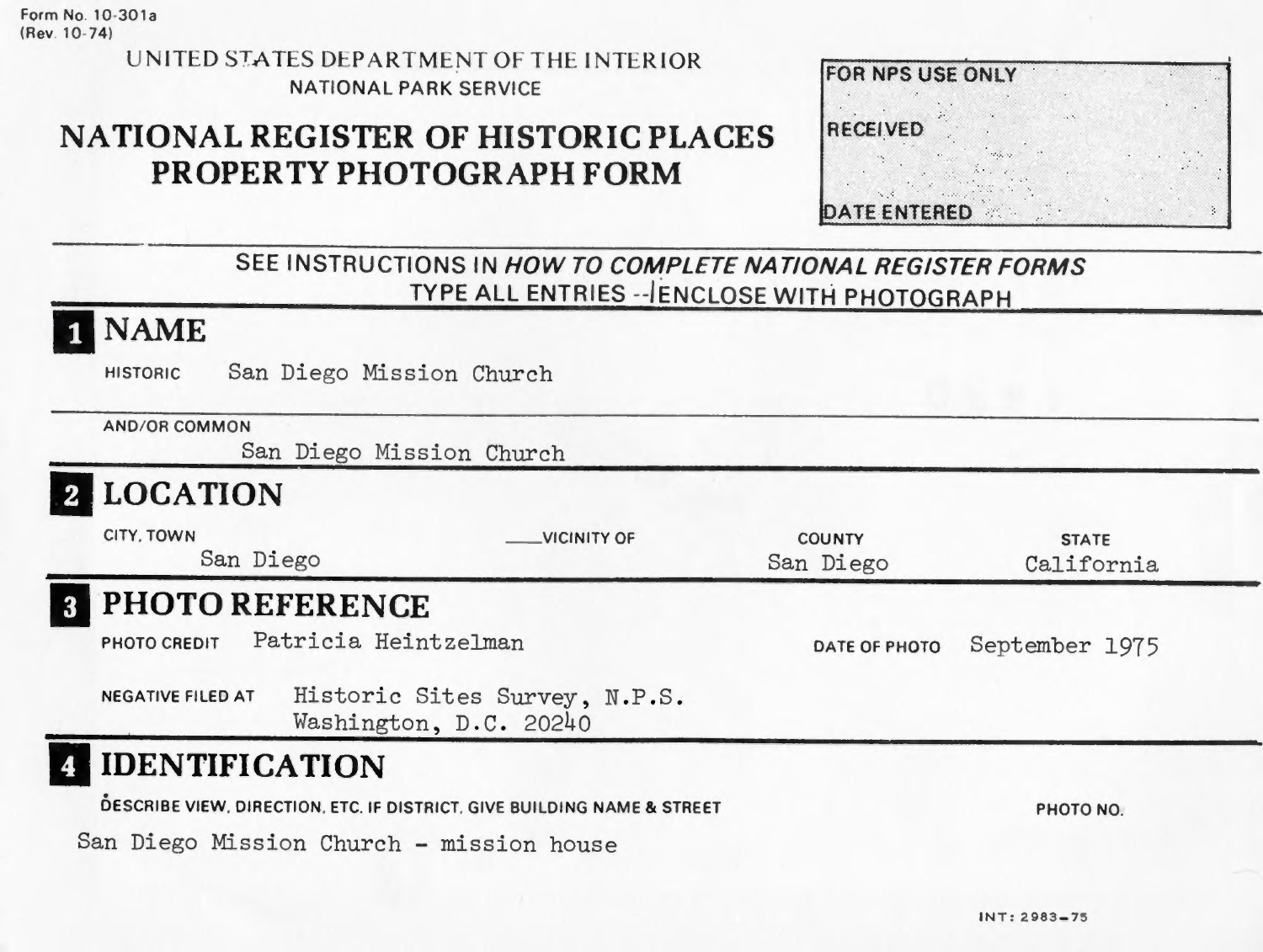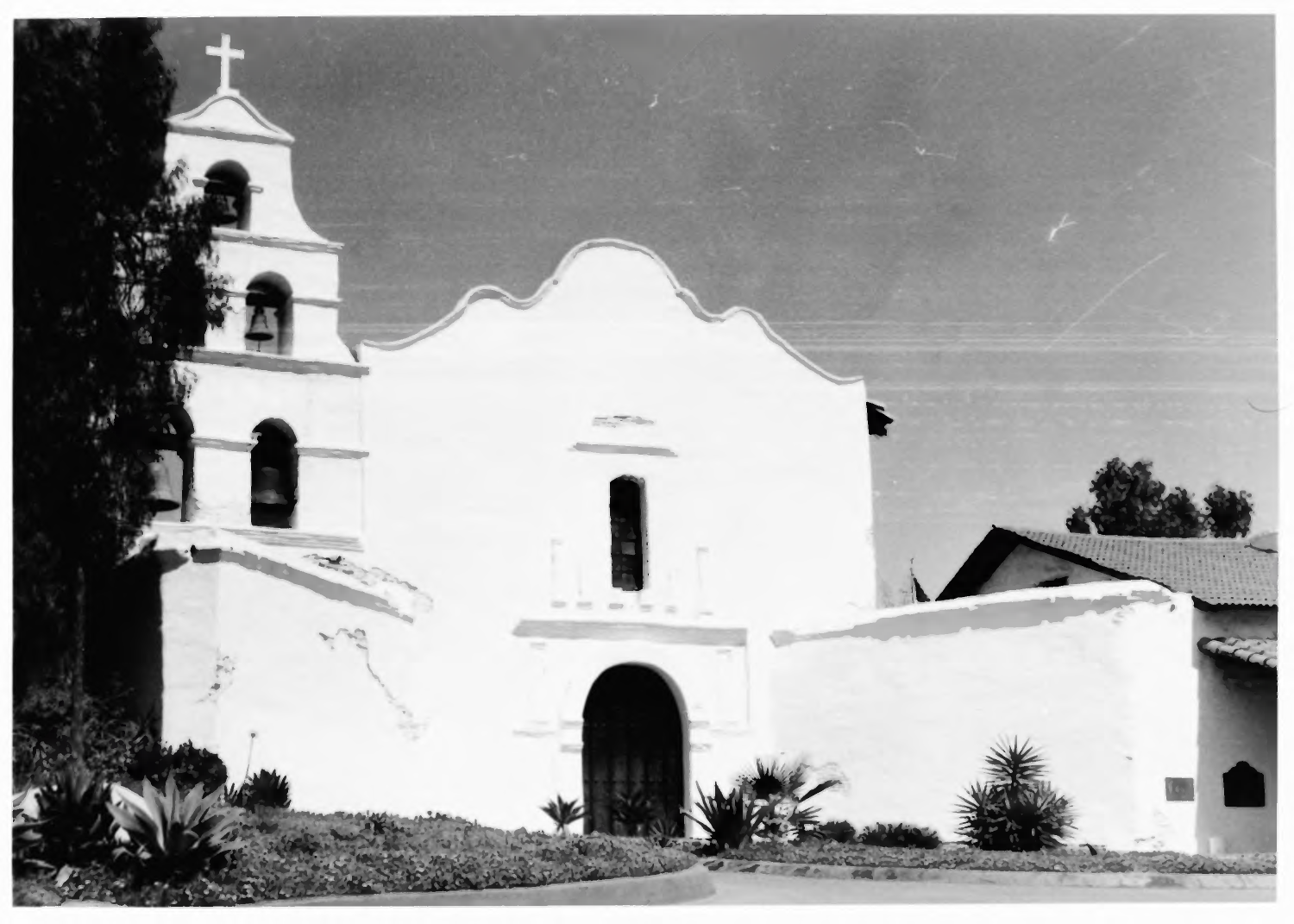**Form No 10-301a (Rev 10-741**

> **UNITED STATES DEPARTMENT OF THE INTERIOR NATIONAL PARK SERVICE**

## **NATIONAL REGISTER OF HISTORIC PLACES PROPERTY PHOTOGRAPH FORM**



#### **SEE INSTRUCTIONS IN HOW TO COMPLETE NATIONAL REGISTER FORMS \_\_\_\_\_\_\_\_\_\_\_\_\_\_\_\_\_\_TYPE ALL ENTRIES -JENCLOSE WITH PHOTOGRAPH**

# NAME

HISTORIC San Diego Mission Church

**AND/OR COMMON** San Diego Mission Church

# **LOCATION**

| CITY. TOWN San Diego |                          | ____VICINITY OF | <b>COUNTY</b><br>San Diego | <b>STATE</b><br>California |  |
|----------------------|--------------------------|-----------------|----------------------------|----------------------------|--|
|                      | <b>REPHOTO REFERENCE</b> |                 |                            |                            |  |
| PHOTO CREDIT         | Patricia Heintzelman     |                 | DATE OF PHOTO              | September 1975             |  |

NEGATIVE FILED AT Historic Sites Survey, N.P.S. Washington, D.C. 20240

# **IDENTIFICATION**

**DESCRIBE VIEW. DIRECTION. ETC. IF DISTRICT. GIVE BUILDING NAME & STREET**

**PHOTO NO.**

San Diego Mission Church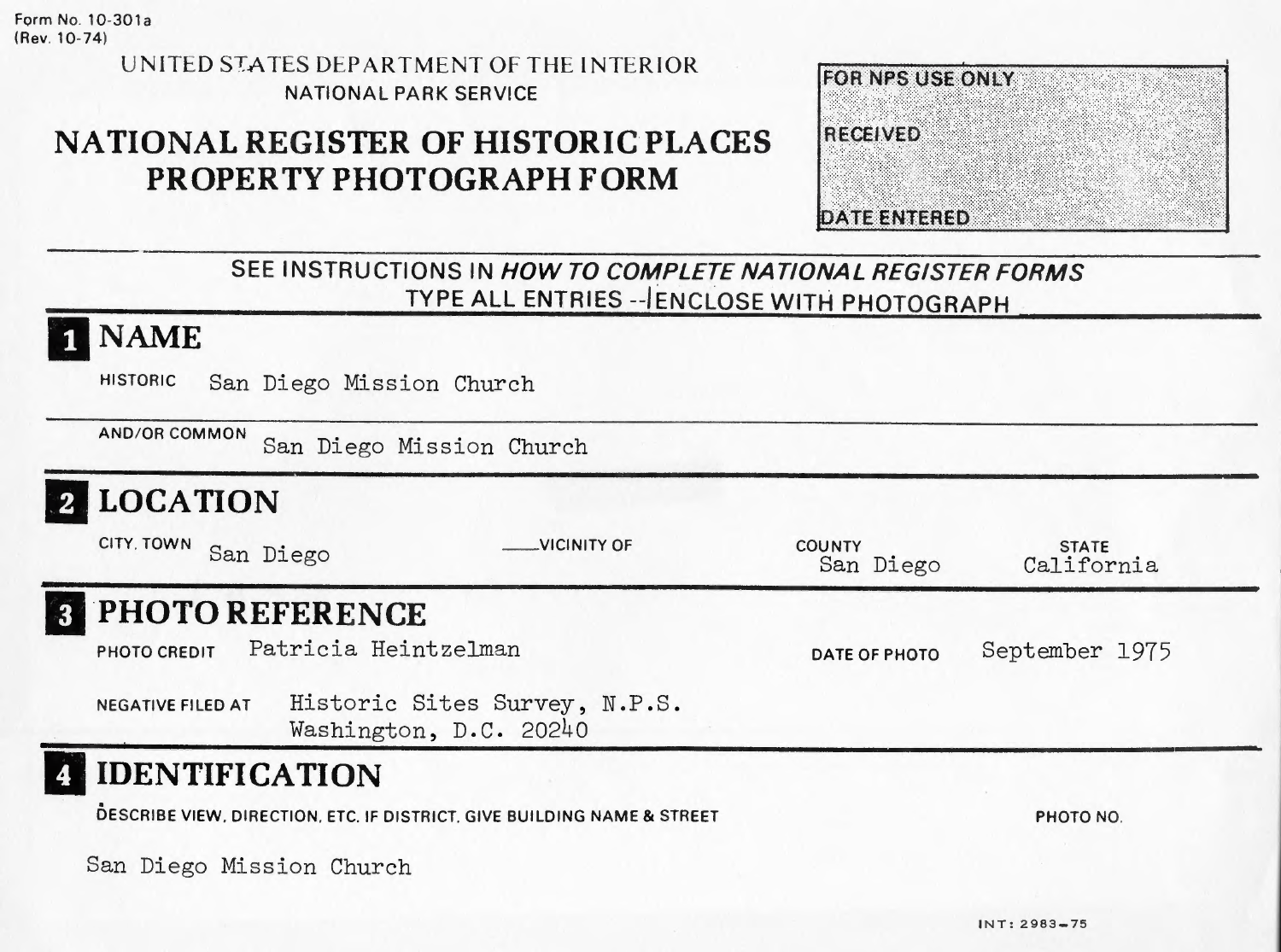